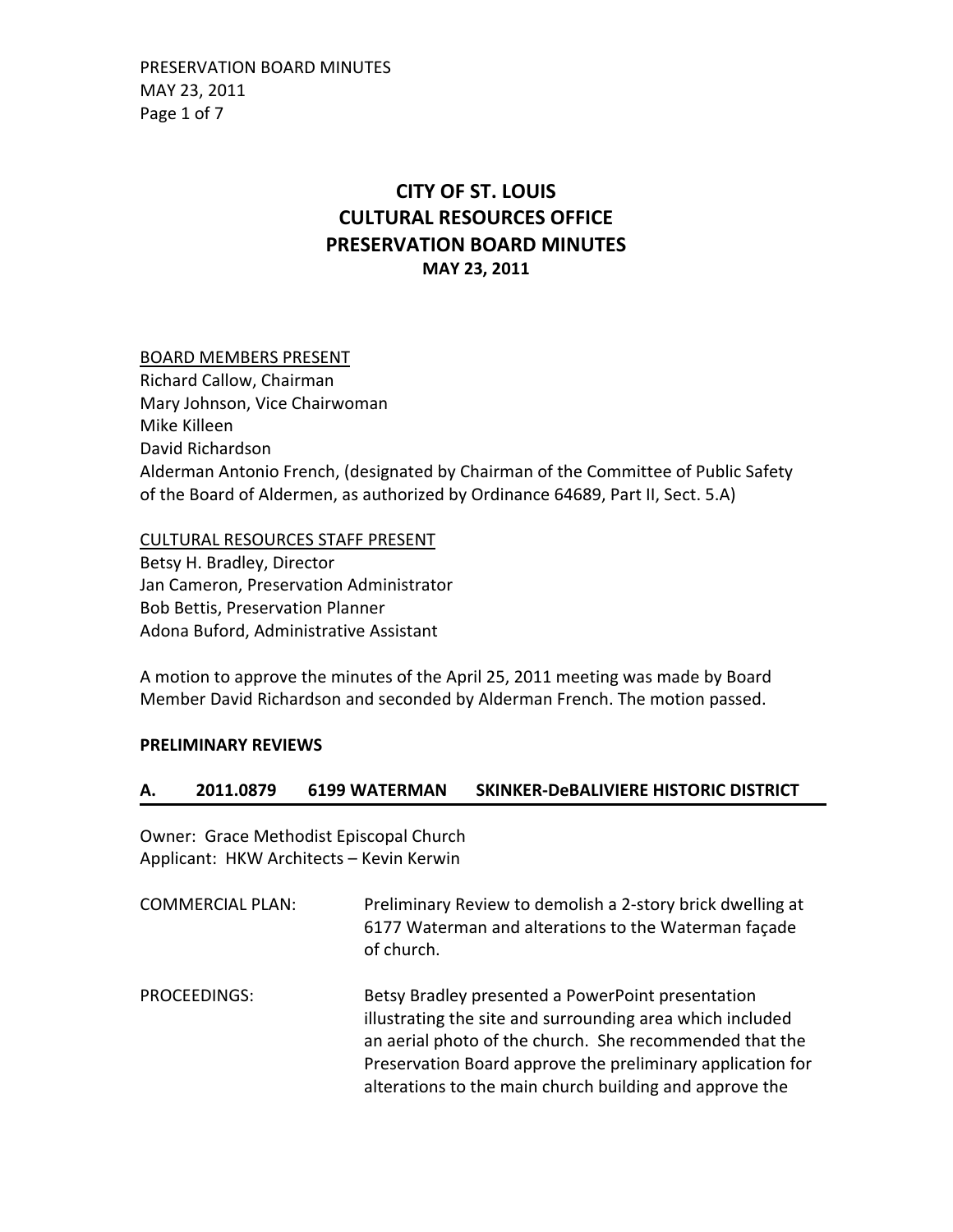PRESERVATION BOARD MINUTES MAY 23, 2011 Page 2 of 7

|                          | demolition of the contributing residential building as part<br>of the larger project. She stated that the proposed<br>Waterman entrance seems to be carefully designed to<br>maintain the overall character of the stone wall in which it<br>will be placed and that the loss of the residential building<br>at the end of the row of such buildings on Waterman does<br>not have an especially negative effect on the block front. |
|--------------------------|-------------------------------------------------------------------------------------------------------------------------------------------------------------------------------------------------------------------------------------------------------------------------------------------------------------------------------------------------------------------------------------------------------------------------------------|
|                          | Ms. Bradley also stated she had received an e-mail from<br>the Chair of the Skinker-DeBaliviere Historic District<br>Committee indicating that most of the Committee<br>members are in favor of the project, including the<br>demolition of 6177 Waterman, and that Alderwoman<br>Lyda Krewson had also expressed support for the project.                                                                                          |
|                          | Kevin Kerwin and Kristin Moomey of HKW Architects and<br>Theodore Dearing, representing Grace Methodist<br>Episcopal Church, testified in favor of the project.                                                                                                                                                                                                                                                                     |
| <b>FINDINGS OF FACT:</b> | The Board Found that:                                                                                                                                                                                                                                                                                                                                                                                                               |
|                          | the Grace Methodist Episcopal Church is a High Merit<br>building and that the changes proposed would not alter its<br>significant architectural character;                                                                                                                                                                                                                                                                          |
|                          | the proposed demolition of 6177 Waterman would<br>remove a contributing building from the historic district;                                                                                                                                                                                                                                                                                                                        |
|                          | the proposed alterations to the church property are part<br>of a project to increase accessibility to the church and;                                                                                                                                                                                                                                                                                                               |
|                          | the final design of the proposed entry door alterations will<br>avoid a security grill appearance and be appropriate for<br>the church.                                                                                                                                                                                                                                                                                             |
| ACTION:                  | Board Member Richardson made a motion to approve the<br>preliminary proposal for the changes to the church<br>building subject to review of final designs for the vestibule<br>doors and final plans by the Cultural Resources Office staff.<br>Mr. Killeen seconded the motion. The motion carried.                                                                                                                                |
|                          | Mr. Richardson then moved to deny the demolition of<br>6177 Waterman. Vice Chairman Mary Johnson seconded<br>the motion. Mr. Killeen, Alderman French and Chairman                                                                                                                                                                                                                                                                  |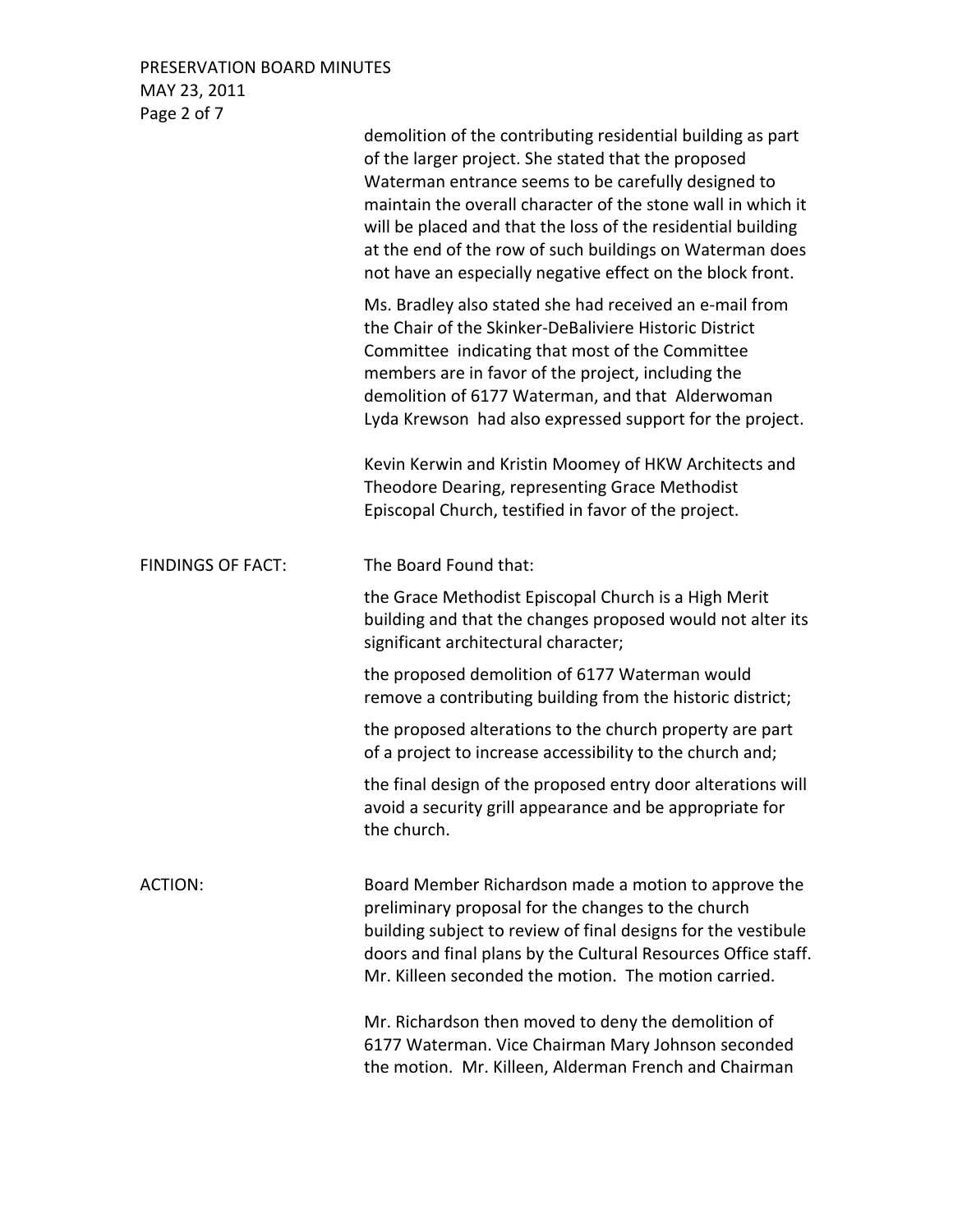PRESERVATION BOARD MINUTES MAY 23, 2011 Page 3 of 7

> Richard Callow opposed the motion; the motion failed 3 to 2.

> Mr. Richardson then moved to grant preliminary approval for the demolition or 6177 Waterman subject to review of the parking, landscaping and final project design by the Cultural Resources Office staff. Alderman French seconded the motion. Vice Chairman Mary Johnson opposed the motion. The motion carried 3 to 1.

## **B. 2011.0356 2221 LYNCH STREET BENTON PARK HISTORIC DISTRICT**

Owner/Applicant**:** Tara Zaffe & Peter Rocque

| <b>RESIDENTIAL PLAN:</b> | Preliminary review to install glass block in basement<br>windows on the pubic and semi-public facades.                                                                                                                                                                                                                                                                                                                                  |
|--------------------------|-----------------------------------------------------------------------------------------------------------------------------------------------------------------------------------------------------------------------------------------------------------------------------------------------------------------------------------------------------------------------------------------------------------------------------------------|
| <b>PROCEEDINGS:</b>      | Bob Bettis presented a PowerPoint presentation<br>illustrating the site and surrounding areas. He<br>recommended that the Preservation Board deny the<br>preliminary application as the glass block windows do not<br>meet the Benton Park Historic District Standards. He<br>stated that the owners have tried several different<br>solutions to rectify the water infiltration problem. The<br>basement and windows have been sealed. |
|                          | Mr. Bettis submitted into the record a letter from the<br>Benton Park Neighborhood Association opposing the glass<br>block windows.                                                                                                                                                                                                                                                                                                     |
|                          | Ms. Tara Zaffe and Mr. Peter Rocque, property owners<br>were in attendance but were not asked to testify.                                                                                                                                                                                                                                                                                                                               |
| <b>FINDINGS OF FACT:</b> | The Board found that:<br>the proposed glass block does not comply with the Benton<br>Park Historic District Standards;                                                                                                                                                                                                                                                                                                                  |
|                          | the building in question was constructed in 2008 and is not<br>a contributing building to the historic district and;                                                                                                                                                                                                                                                                                                                    |
|                          | a hardship exists due to water infiltration through the<br>existing windows.                                                                                                                                                                                                                                                                                                                                                            |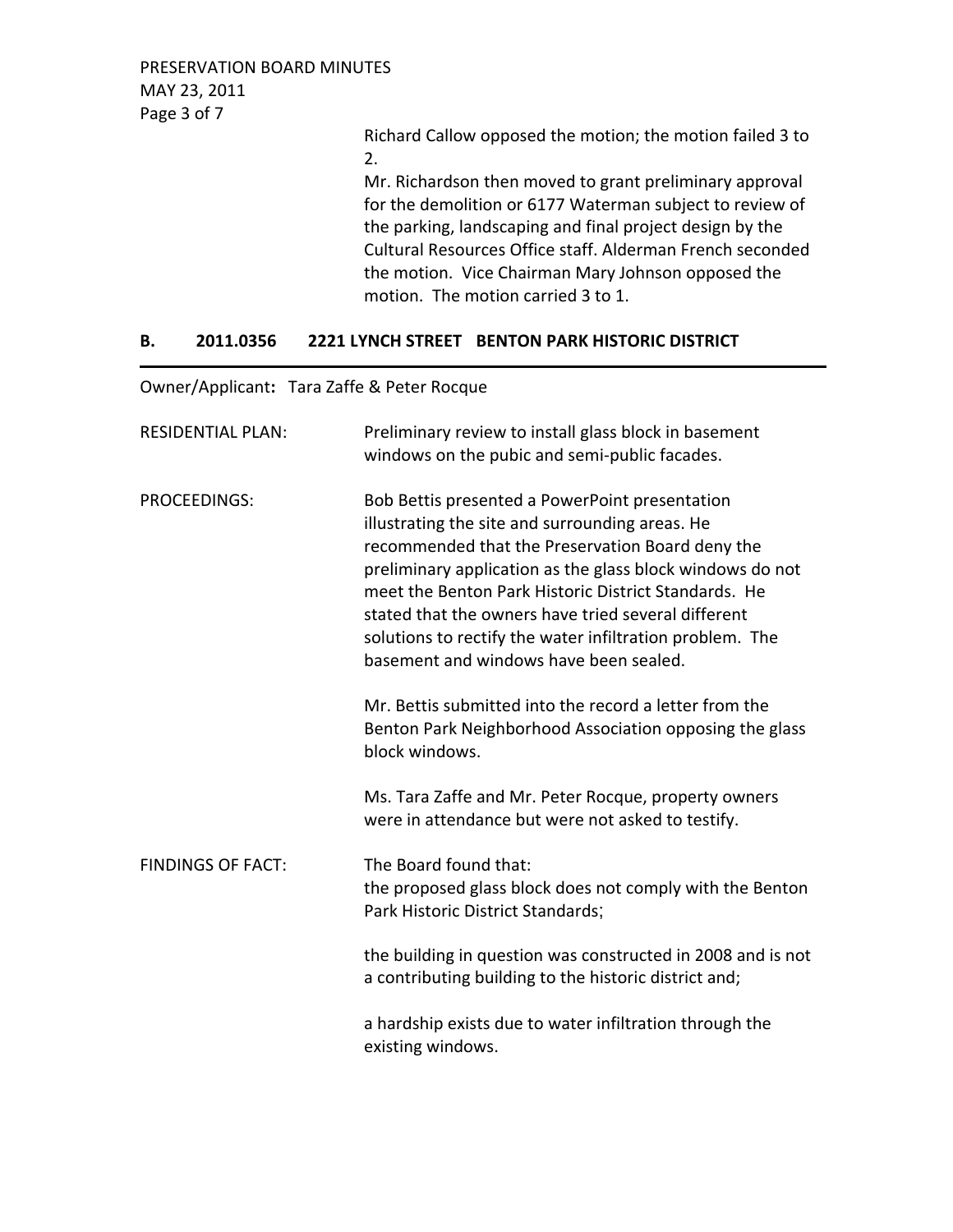PRESERVATION BOARD MINUTES MAY 23, 2011 Page 4 of 7

ACTION: Board Member Richardson made a motion to grant a variance to allow the glass‐block windows to be installed on the front façade based on the water hardship faced by the owners. Ms. Johnson seconded the motion. The motion passed unanimously.

#### **NEW APPLICATIONS**

| C. | 2011.0662 | <b>2612-30 CHOUTEAU</b> | <b>PRESERVATION REVIEW DISTRICT</b> |
|----|-----------|-------------------------|-------------------------------------|
| D. | 2011.0663 | <b>2614-16 CHOUTEAU</b> | <b>PRESERVATION REVIEW DISTRICT</b> |
| Е. | 2011.0664 | <b>2618-22 CHOUTEAU</b> | <b>PRESERVATION REVIEW DISTRICT</b> |
| Е. | 2011.0665 | <b>2626-30 CHOUTEAU</b> | <b>PRESERVATION REVIEW DISTRICT</b> |

Owner: Crown 40 Inc.

Applicant: Chucks' Brick & Demo

| <b>DEMOLITION PLAN:</b> | New applications to demolish four (4) commercial/<br>industrial brick buildings, previously denied by the<br>Preservation Board on April 26, 2010.                                                                                                                                                                          |
|-------------------------|-----------------------------------------------------------------------------------------------------------------------------------------------------------------------------------------------------------------------------------------------------------------------------------------------------------------------------|
| <b>PREVIOUS ACTION:</b> | The Preservation Board upheld the Cultural Resources<br>Office staff's denial of permits to demolish four (4)<br>commercial/industrial brick buildings as there was no<br>redevelopment plan that addressed the property and the<br>Buildings were considered Merit structures under the<br>definition of Ordinance #64689. |

PROCEEDINGS: Jan Cameron presented a PowerPoint presentation illustrating the site and surrounding areas. She recommended that the Preservation Board deny the demolition applications as the properties do not meet the Criteria for Demolition of Ordinance #64689. She stated that the buildings were sound and that there was little likelihood of the buildings being nominated to the National Register of Historic Places.

> Submitted into the record were letters from Mary Rosenthal, the President of the Gate District East Association and Dr. Byron Duvall of Mid City Dental Services, an adjacent property owner, in support of the demolitions.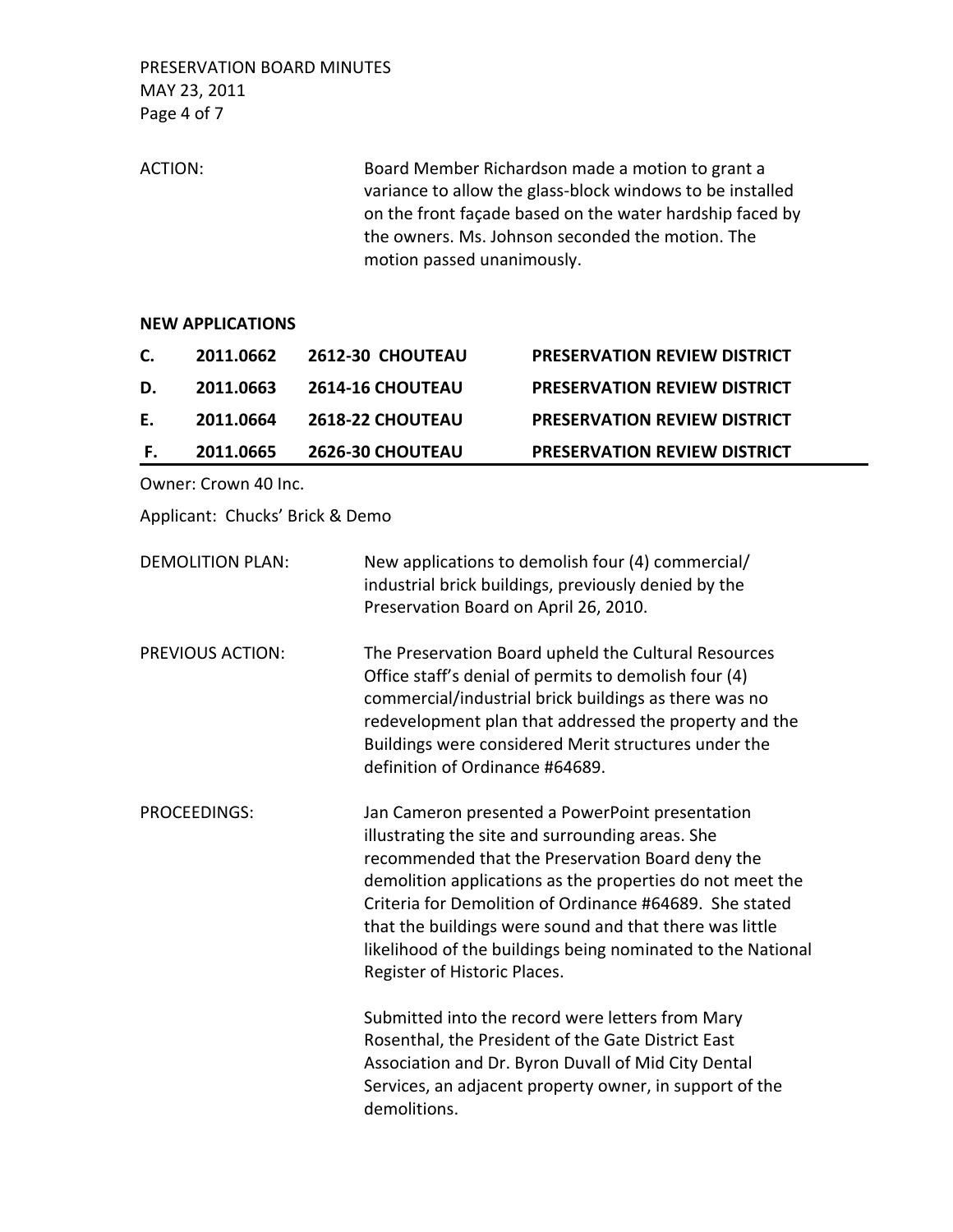PRESERVATION BOARD MINUTES MAY 23, 2011 Page 5 of 7

|                          | Charles Mace of Chuck's Brick and Demo, testified in<br>support of the demolitions. He submitted photos into the<br>record of the condition of the exterior walls.                                                                                                                                                                                                                                                       |
|--------------------------|--------------------------------------------------------------------------------------------------------------------------------------------------------------------------------------------------------------------------------------------------------------------------------------------------------------------------------------------------------------------------------------------------------------------------|
|                          | Steve Zeiger & Mary Sue Rosenthal of the Gate District<br>Association testified in support of the demolitions.                                                                                                                                                                                                                                                                                                           |
|                          | Ward 6 Alderwoman Kacie Starr-Triplett testified in<br>support of the demolitions.                                                                                                                                                                                                                                                                                                                                       |
| <b>FINDINGS OF FACT:</b> | The Board found that:                                                                                                                                                                                                                                                                                                                                                                                                    |
|                          | the buildings do not qualify for individual listing in the<br>National Register of Historic Places, nor is there sufficient<br>existing context for a historic district in the area;                                                                                                                                                                                                                                     |
|                          | without the use of historic tax credits, rehabilitation of the<br>properties is not viable;                                                                                                                                                                                                                                                                                                                              |
|                          | the condition of the buildings have deteriorated in the last<br>year; and                                                                                                                                                                                                                                                                                                                                                |
|                          | their demolition would have little affect upon the<br>Chouteau streetscape, which is already quite varied.                                                                                                                                                                                                                                                                                                               |
| <b>ACTION:</b>           | It was the decision of the Preservation Board to approve<br>the demolition of all four buildings on the condition that<br>the site be fenced and landscaped; and that an<br>appropriate plan for the fence and landscaping be<br>submitted to the Cultural Resources Office staff for<br>approval. The motion was made by Vice Chairman Mary<br>Johnson and seconded by Mr. Richardson. The motion<br>passed unanimously |

# **APPEALS OF STAFF DENIALS**

| G. | 2909 S. 18 <sup>TH</sup> STREET       | <b>BENTON PARK HISTORIC DISTRICT</b>                                                                                                                                                                                                                                               |
|----|---------------------------------------|------------------------------------------------------------------------------------------------------------------------------------------------------------------------------------------------------------------------------------------------------------------------------------|
|    | <b>Owner/Applicant: Dennis Thorpe</b> |                                                                                                                                                                                                                                                                                    |
|    | <b>RESIDENTIAL PLAN:</b>              | Appeal of a staff denial of a building permit application to<br>construct a driveway at the public facade.                                                                                                                                                                         |
|    | PROCEEDINGS:                          | Jan Cameron presented a PowerPoint presentation<br>illustrating the site and surrounding areas. She<br>recommended that the Preservation Board uphold the<br>staff's denial as the proposed parking pad and retaining<br>wall do not comply with the Benton Park Historic District |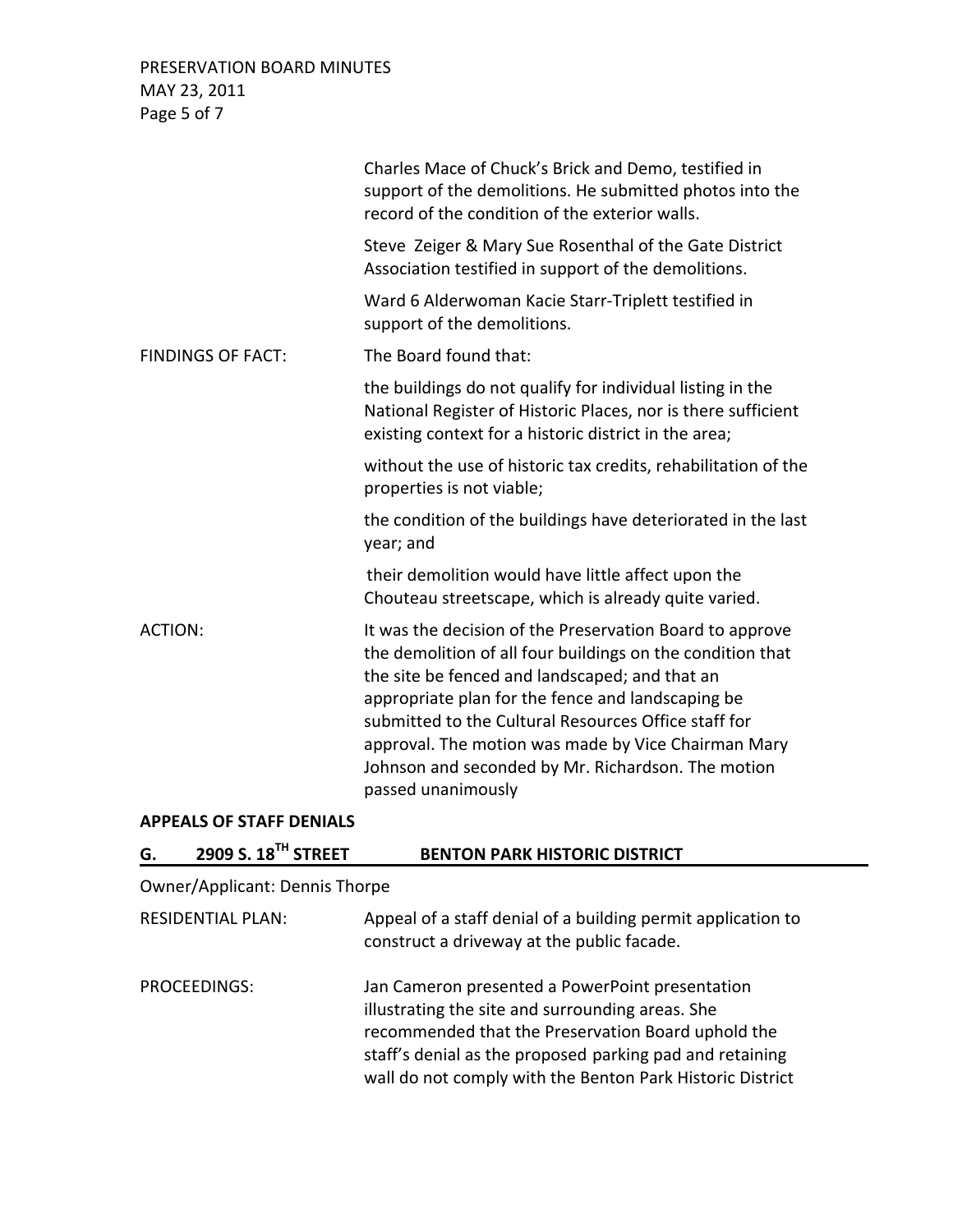| PRESERVATION BOARD MINUTES |                                                                                                                                                                                                                                                                                                                                                                                                    |
|----------------------------|----------------------------------------------------------------------------------------------------------------------------------------------------------------------------------------------------------------------------------------------------------------------------------------------------------------------------------------------------------------------------------------------------|
| MAY 23, 2011               |                                                                                                                                                                                                                                                                                                                                                                                                    |
| Page 6 of 7                |                                                                                                                                                                                                                                                                                                                                                                                                    |
|                            | Standards. She submitted into the record Ordinances<br>#64689 and #67175.                                                                                                                                                                                                                                                                                                                          |
|                            | She stated that the proposed parking pad is in violation of<br>the intent of the Benton Park Historic District ordinance<br>and its installation would have an adverse effect on the<br>character of the historic district, and that the Standards do<br>not allow curb cuts or paving stones in the tree lawns.                                                                                   |
|                            | Board Member Mike Killeen left the meeting. Mr. Thorpe<br>did not want a continuance and instead waived his right to<br>a quorum and proceeded with the hearing. Mr. Thorpe<br>stated that his neighbors to the north currently have a<br>curb cut and that the reason he wanted the parking pad<br>was to deter abandoned vehicles from being left in front of<br>his property.                   |
| <b>FINDINGS OF FACT:</b>   | The Board found that:                                                                                                                                                                                                                                                                                                                                                                              |
|                            | the curb cut and stone pavers do not comply with the<br>Benton Park Historic District Standards.                                                                                                                                                                                                                                                                                                   |
| <b>ACTION:</b>             | It was the decision of the Preservation Board to uphold the<br>staff's denial of an application for a building permit for a<br>curb cut and retaining wall on the public façade, as it<br>violates the intent of the Benton Park Local Historic<br>District ordinance. The motion was made by Board<br>Member David Richardson. Ms. Johnson seconded the<br>motion. The motion passed unanimously. |

## **H. 2011.0634 2322 ALBION STREET LAFAYETTE SQUARE HISTORIC DISTRICT**

## Owner/Applicant: Christina Levison

RESIDENTIAL PLAN: Appeal of a staff denial of a building permit application to repair a sandstone stringcourse on the front façade, being installed without a permit.

PROCEEDINGS: Bob Bettis presented a PowerPoint presentation illustrating the site and surrounding areas. He recommended that the Preservation Board uphold the staff's denial as the proposed stone replacement does not meet the Lafayette Square Historic District Standards. He submitted into the record Ordinances #64689 and #63327.